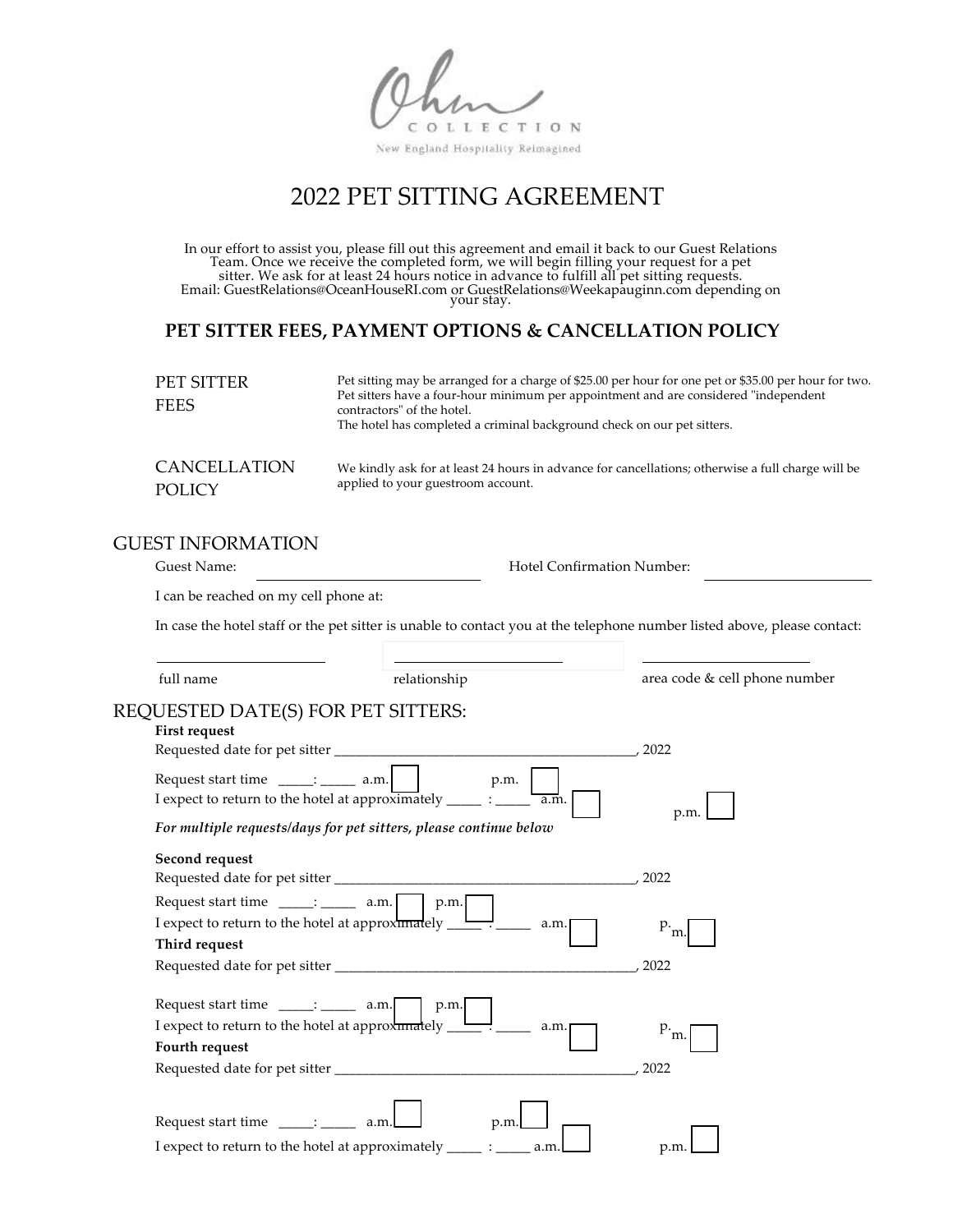#### MEAL OPTION FOR PET SITTER<br>
Yes  $Yes<sub>l</sub>$

The pet sitter may order a meal for himself/herself from Room Service, for service that extend over 6 (six) hours or for service through regular meal hours.

The cost of the meal will not exceed  $\frac{1}{2}$ (plus all taxes/delivery charges and gratuities and will automatically billed to your guest room account.)

### ACTIVITIES

May the pet sitter take the pet out of the guest room? May the pet sitter take the pet to the beach?



Are there any activities/places that the pet sitter shold not take the pet? Yes No

## BACKGROUND INFORMATION & SPECIFIC INSTRUCTIONS

| $\mathbf{N}$<br>Pet<br>0.1110<br>$1$ V $\mu$ I<br>ιυ,<br>v | $\alpha$<br>2 1 X<br>் | $\alpha$                                 | 1000c |
|------------------------------------------------------------|------------------------|------------------------------------------|-------|
| _______________________                                    | ________               | $\sim$ .<br><b>D</b><br>'n m<br>UП<br>υv |       |

––––––––––––––––––––––––––––––––––––––––––––––––––––––––––––––––––––––––––––––––––––

Is the animal in good health? If not, please explain:

Does the animal have any allergies, dietary restrictions, physical or emotional characteristics, or other special needs that may affect care? If so, describe:

Does the animal require any medication that MUST be administered by the pet sitter? If so, please provide detailed instructions:

Do you require the pet sitter to feed the animal?

Do you have any further instructions regarding the care of your pet?